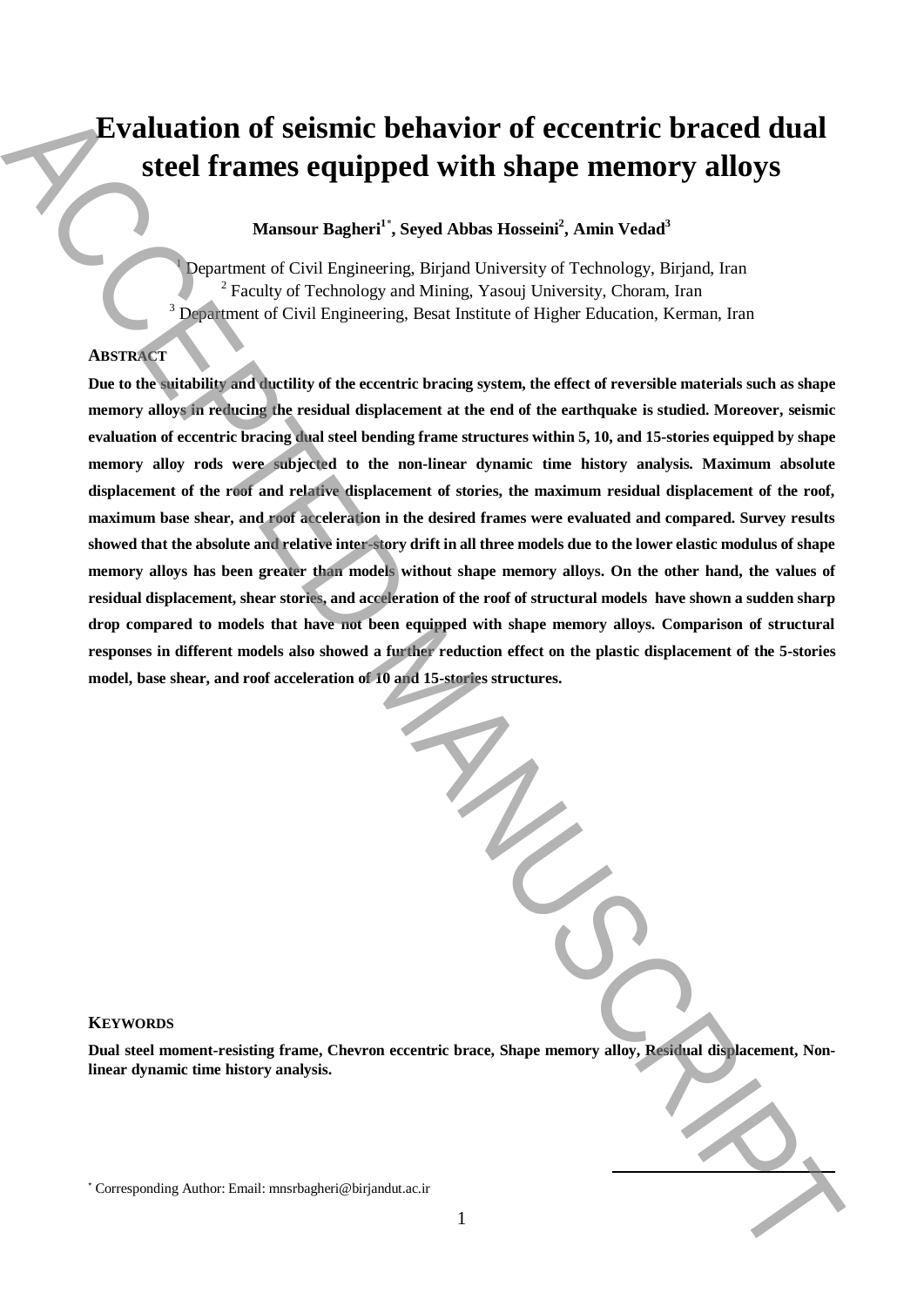## **1. Introduction**

One of the intelligent structural controllers is shape memory alloys (SMAs) that have been widely used in engineering and medical sciences. One of the main applications of SMAs is to inhibit the displacement of waste plastics due to their properties, such as high damping capacity, durability, and resistance to fatigue and corrosion. So that by increasing the damping of the structure and seismic energy dissipation, forces, and displacement, Earthquake-generated debris is significantly reduced in the structural building, while it is usually not possible to reduce them at the same time in traditional retrofitting methods. SMAs are used in seismic isolation systems, energy dampers, structural joints, innovative reinforced concrete, and composites structures [1].

One of the main drawbacks of concentric bracing systems is the lack of proper inelastic deformations. So eccentric braces are used to improve the bracing behavior under alternating loads and preventing flexural buckling. In this study, a new type of connection of SMA rod to eccentric bracing structures was modeled, and the comparative results were analyzed.

# **2. Methodology**

In this study, dual steel moment frames with Chevron eccentric bracing system in 5, 10, and 15-stories equipped with SMA rods (EBF-SMA) and without SMA (EBF) are modeled in SeismoStruct software [2], and non-linear dynamic time history analysis is performed. Then the maximum seismic responses, including absolute displacement of the roof, the relative displacement of stories, displacement of the roof, base shear, roof acceleration, plastic joints of the frame members, and energy absorption of the braces, were evaluated and compared.

The models include three spans of 4 meters in x and y directions with a height of each floor equal to 3.20 meters in an area with high seismicity on type soil D. AISC 2010 [3] has been used to design medium bending steel eccentric bracing frames. Seismic provisions such as drift ratios and application of load combinations 100% in the main direction and 30% in the orthogonal direction are controlled according to the Iranian Code of Practice for Seismic Resistance Design of Buildings: Standard No. 2800. The behavior of applied steel is a bi-line type according to the characteristics defined in SeismoStruct software, which is known as stl\_bl and has a coefficient of elasticity and yield strength of  $2 \times 10^8$  and  $24 \times 10^4$ kPa, respectively, whiles the cinematic strain hardness is 0.005. For SMAs, a coefficient of elasticity of 27,600 MPa is considered. This coefficient is approximately **1.** but of a matter in consistent in the experimental are experimental and the experimental are experimental and the experimental are experimental and the experimental are experimental and the experimental are experiment

seven times lower than the elasticity of steel, which has a significant effect on the structural responses.

Applied earthquake records are away from the fault on type soil D and in a region with a high seismic hazard that have been selected from Table C-3 of FEMA440 [4]. Figure 1 depicts a schematic view of structural models equipped with SMA generated in SeismoStruct software.



**Figure 1. Structural models in SeismoStruct software**

### 2.1. Verification

In order to verify the accuracy of the structural modeling in SeismoStruct software, an experimental model adopted by Xu et al. [5] has been selected that a reverse Chevron bracing system is subjected to a cyclic lateral load. The frame is equipped with post-tensioned cables and SMA rods. The steel of the members is A572 Grade 50 in I-shape. High-strength cables with a diameter of 15 mm are pulled back in the middle of the height of the link beam, and 4 SMA rods with a diameter of 30 mm are located symmetrically at the junction of the link beam. The dimensions of the sections used for the column, beam, and brace are shown in Figure 2.



**Figure 2. Zhou et al. experimental model [5]**

The comparative hysteresis curves of the SeismoStruct